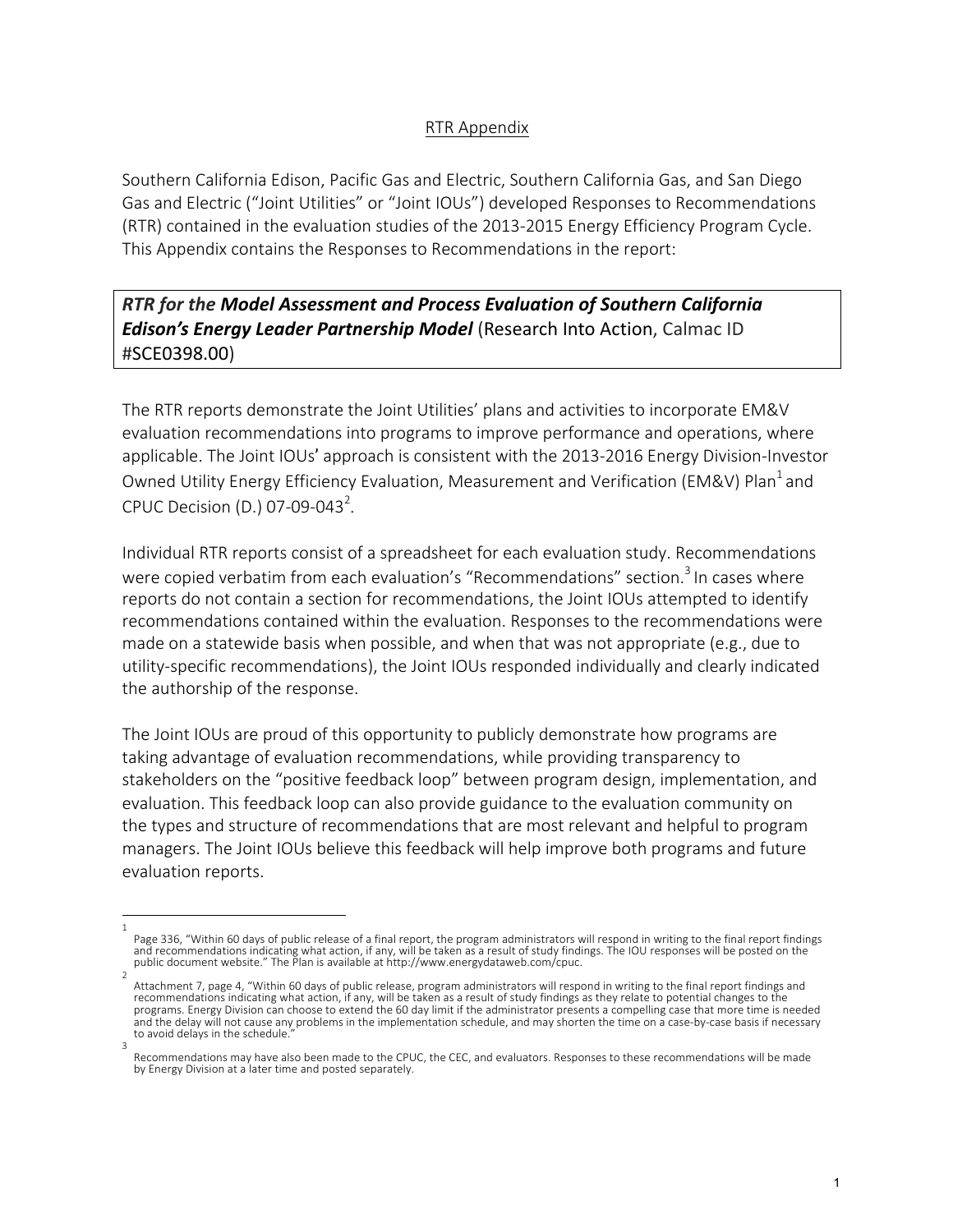## Response to Recommendations (RTR) in Impact, Process, and Market Assessment Studies

Study Title: Model Assessment and Process Evaluation of Southern California Edison's Energy Leader Partnership Model **Program:**  ELP **Author:** Research Into Action **Calmac ID:**  SCE0398.00 **ED WO:**  Link to Report: http://www.calmac.org/publications/ELP\_Final\_Report\_011817.pdf

## **Disposition Notes**

Examples: 

cific program change, give reason for rejection, or indicate that it's under further review.

tinue with the ELP model and is constantly looking to model to drive greater EE savings both within Local t facilities and the communities they serve.

| Item#        | Page # | <b>Findings</b>                                                                                                                                                                                                                                                                                                                                                                                                                                                                                                                                                                                                                                                                                                                                                                                                                                                                                                                                                                                                                                                                                                                                                                                                                                                                                                                                                                                                                                                                                                                                                                                                                | <b>Best Practice / Recommendations</b><br>(Verbatim from Final Report)                                                                           | Recommendation<br><b>Recipient</b>                         | <b>Disposition</b>                         |                                            |
|--------------|--------|--------------------------------------------------------------------------------------------------------------------------------------------------------------------------------------------------------------------------------------------------------------------------------------------------------------------------------------------------------------------------------------------------------------------------------------------------------------------------------------------------------------------------------------------------------------------------------------------------------------------------------------------------------------------------------------------------------------------------------------------------------------------------------------------------------------------------------------------------------------------------------------------------------------------------------------------------------------------------------------------------------------------------------------------------------------------------------------------------------------------------------------------------------------------------------------------------------------------------------------------------------------------------------------------------------------------------------------------------------------------------------------------------------------------------------------------------------------------------------------------------------------------------------------------------------------------------------------------------------------------------------|--------------------------------------------------------------------------------------------------------------------------------------------------|------------------------------------------------------------|--------------------------------------------|--------------------------------------------|
|              |        |                                                                                                                                                                                                                                                                                                                                                                                                                                                                                                                                                                                                                                                                                                                                                                                                                                                                                                                                                                                                                                                                                                                                                                                                                                                                                                                                                                                                                                                                                                                                                                                                                                |                                                                                                                                                  | If incorrect,<br>please indicate and<br>redirect in notes. | Choose:<br>Accepted, Rejected,<br>or Other | Describe sper                              |
| $\mathbf{1}$ | 52-53  | Local governments described how the tiered model<br>motivated them to do energy efficiency projects<br>and, through their project engagement, built their<br>capacity to do future energy efficiency work. Key<br>motivational components of the tiered model in-<br>clude the increased incentives available after tier<br>advancement, the spurring of competition between<br>local governments, and the public recognition of<br>energy efficiency accomplishments. Once motivat-<br>ed, local governments conduct energy efficiency<br>projects and build internal support and expertise,<br>which translates into human and technical re-<br>sources. Regular communication with the IOU part-<br>nership manager and with other member local gov-<br>ernments sustains a network of resources for local<br>governments to share best practices, identify con-<br>tractors, and generate ideas for new projects.<br>Through active participation in the ELP program,<br>government staff learn what resources are neces-<br>sary to conduct energy efficiency projects and how<br>to obtain them, whether from inside or outside the<br>government, supporting Strategic Plan Goal 5 of<br>developing in-house energy efficiency expertise.<br>In addition, the technical expertise provided<br>through technical assistance contractors assists the<br>local governments with conducting comprehensive<br>audits, identifying opportunities, selecting equip-<br>ment, and completing rebate applications. Their<br>support reduces some burden on government staff,<br>which may increase staff's likelihood to support | We recommend that SCE maintain the ELP model,<br>refine it as suggested below, and reassess it period-<br>ically through subsequent evaluations. | <b>SCE</b>                                                 | Accepted                                   | SCE will cont<br>improve the<br>Government |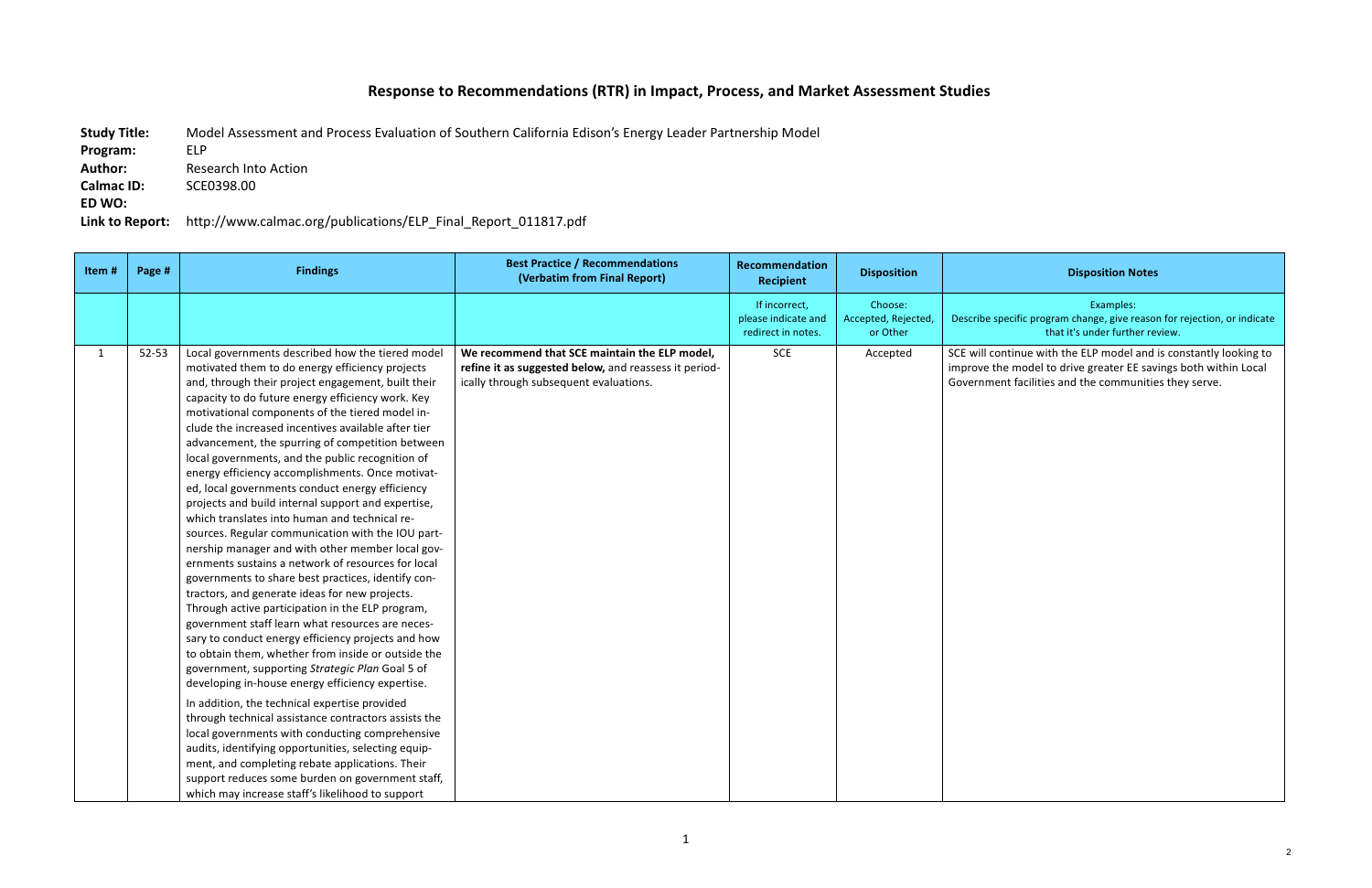ge broader strategic plan activities, SCE has recently ELP model to include more Strategic Plan offerings as advancing tiers. The new criteria includes GHG invenergy Benchmarking for Silver level achievement. Addi-I new Gold and Platinum levels now contain the option an Energy Efficiency Revolving Fund to qualify for ad-

an funding is now a tiered benefit to align with tier cement. Value partners can apply for energy bench-GHG inventories, silver partners can apply for any an codes, policies, procedures in the approved SP gold or platinum partners can apply for novel Strategic

reased the available options for municipal facility retant towards tier level advancement. Last year, SCE beg Direct Install towards a partner's required EE savalso exploring the opportunity to count savings from programs toward the municipal facility savings. Howipal savings is the key driver of program costss and will therefore remain a requirement for tier cement.

ently revised the ELP model to make enrollment in sponse an option instead of a requirement for advancintners must now choose to complete 2 of a range (Strategic Plan, Marketing and Outreach, Demand Re-.) to advance instead of the prior mandatory requireitionally, SCE changed the DR enrollment criteria to Id and 20% for Platinum. SCE will continue to work ers to assist with Demand Response, however it is no quirement for advancement.

|                |       | partnership activities. Local governments use and<br>value ELP-provided technical assistance.<br>Conclusion: The ELP model is a viable strategy for<br>increasing local government capacity for municipal<br>retrofits actions and Energy Action Plan develop-<br>ment. The tiered model motivates local govern-<br>ments to do municipal retrofits projects and com-<br>plete Energy Action Plans. By conducting these ac-<br>tivities, local government staff gain in-house exper-<br>tise and knowledge of efficiency opportunities and<br>benefits, and learn how to access necessary support<br>when needed expertise does not exist in-house. As<br>discussed in a subsequent conclusion, the tier ad-<br>vancement requirements do not appear to motivate                                                                             |                                                                                                                                                                                                                                                                                                                                                                                                                                                                                                                                                                                                                                                                                                         |                          |                |                                                                                                                                                                                                                                                                               |
|----------------|-------|----------------------------------------------------------------------------------------------------------------------------------------------------------------------------------------------------------------------------------------------------------------------------------------------------------------------------------------------------------------------------------------------------------------------------------------------------------------------------------------------------------------------------------------------------------------------------------------------------------------------------------------------------------------------------------------------------------------------------------------------------------------------------------------------------------------------------------------------|---------------------------------------------------------------------------------------------------------------------------------------------------------------------------------------------------------------------------------------------------------------------------------------------------------------------------------------------------------------------------------------------------------------------------------------------------------------------------------------------------------------------------------------------------------------------------------------------------------------------------------------------------------------------------------------------------------|--------------------------|----------------|-------------------------------------------------------------------------------------------------------------------------------------------------------------------------------------------------------------------------------------------------------------------------------|
| $\overline{2}$ | 53-54 | strategic plan activity beyond Energy Action Plans,<br>nor to motivate core program coordination activity.<br>Local government representatives and IOU partner-<br>ship managers provided little evidence that ELP mo-<br>tivates strategic plan activity beyond Energy Action<br>Plans or motivates core program coordination activi-<br>ty. Some local governments reported some tier ad-<br>vancement requirements are unclear or seemingly<br>unrealistic. Local governments described the pro-<br>gression of Energy Action Plan activity necessary for<br>tier advancement as unclear. Partnership managers<br>noted that they are not allowed to use discretion<br>when deciding on local government tier advance-<br>ment and described inflexible criteria in a "one-size-<br>fits-all" format. Challenges to meeting specific tier | If achieving strategic plan and core program coordi-<br>nation objectives is equally important to SCE as is<br>achieving municipal retrofits objectives, consider<br>revising tier advancement criteria to provide in-<br>creased motivation for a broader set of strategic<br>plan and core program coordination activities.                                                                                                                                                                                                                                                                                                                                                                           | <b>SCE</b>               | Accepted       | To encourag<br>revised the<br>a means of a<br>tory and Ene<br>tionally, the<br>of adopting<br>vancement.<br>Strategic Pla<br>level advand<br>marking or 0<br>Strategic Pla<br>menu, and $g$<br>Plan tasks.                                                                    |
| 3<br>4         |       | advancement criteria included:<br>Having enough municipal facilities to complete<br>٠<br>municipal retrofits projects and reduce energy<br>consumption sufficiently to advance to the next<br>tier.<br>Identifying enough eligible facilities to enroll in<br>٠<br>demand response programs, particularly the<br>50% of facilities as required to reach platinum.<br>Local government funding to implement the<br>$\bullet$<br>entire Energy Action Plan as required to reach<br>platinum.<br>Having enough municipal facilities in which to<br>conduct core program coordination events and<br>not repeating community menu items, which<br>SCE partnership managers reported SCE prohib-<br>its.<br><b>Conclusions: The tier advancement requirements</b><br>do not appear to motivate strategic plan activity                             | Consider allowing a local government with limited<br>municipal facilities to leverage other energy effi-<br>ciency actions for tier advancement, such as en-<br>hanced core program coordination efforts. Enable<br>the IOU partnership managers to use discretion in<br>tier advancement, supported by strong documenta-<br>tion of local government achievements garnering<br>the advancement.<br>Work one-on-one with local governments to iden-<br>tify the facilities eligible to enroll in demand re-<br>sponse programs and use discretion to decide<br>whether it is feasible for the local government to<br>ultimately enroll 50% of their eligible facilities in<br>demand response programs. | <b>SCE</b><br><b>SCE</b> | Other<br>Other | SCE has incr<br>rofits to cou<br>gan counting<br>ings. SCE is a<br>Midstream p<br>ever, munici<br>effectivenes<br>level advand<br>SCE has rece<br>Demand Res<br>ing tiers. Par<br>IDSM tasks (<br>sponse, etc.<br>ments. Addi<br>10% for Gold<br>with partner<br>longer a req |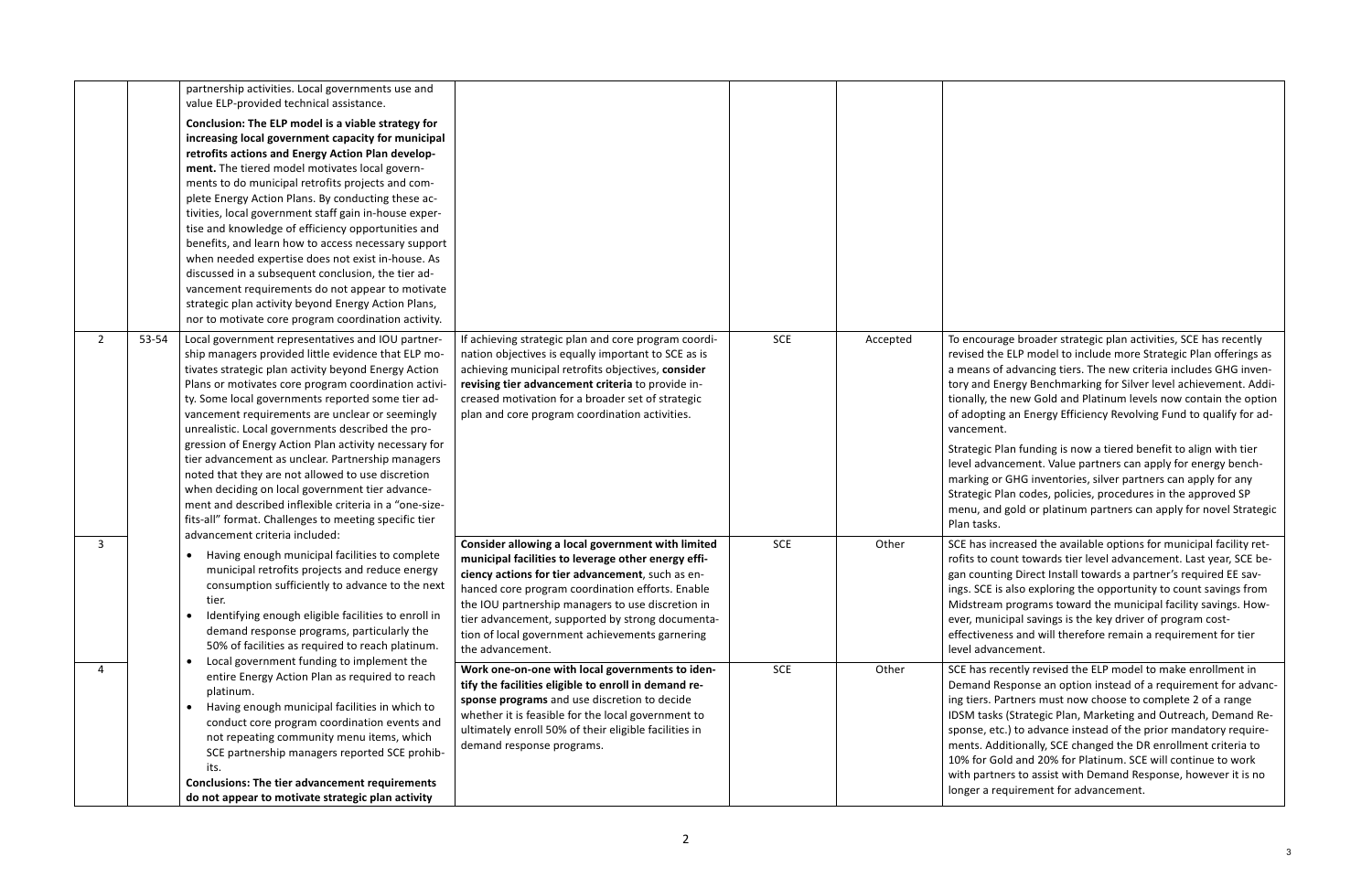s looking for ways to improve the rebate application promple, SCE worked with Local Governments and Customer Agents (CAAs) to streamline the process for streetlight appliis exploring opportunities to improve the customized proexter communications processes, and provide local government for policy and procedure changes. Lastly, SCE provides technce and Account Manager support project calculations and ubmittal.

les to provide local governments with support for reations. SCE BCD Account Managers are available to ers with project submissions. Additionally, in 2017 SCE Inew processes for up front review of applications al of eliminating project application errors.

Sector EE Programs have begun sending out program changes to partners via the **energyefficiencypartner**com email. SCE is also looking into ways to improve for notifying affected parties of potential measure hanges.

ve been in discussion about the value and feasibility of red government partnership programs.

|                |       | beyond Energy Action Plans, nor to motivate core<br>program coordination activity. In addition, gov-<br>ernments' building stocks vary and thus local gov-<br>ernments face differing opportunities for energy<br>efficiency actions. Partnership managers observed<br>that local governments with small populations and<br>few municipal facilities can become discouraged as<br>they try to meet tier advancement criteria, in part<br>because the criteria are inflexible. Having limited<br>municipal facilities also presents obstacles for local<br>governments as they attempt to meet demand re-<br>sponse and community engagement requirements.                                                                                                      |                                                                                                                                                                                                                    |                               |          |                                                                                                                                         |
|----------------|-------|----------------------------------------------------------------------------------------------------------------------------------------------------------------------------------------------------------------------------------------------------------------------------------------------------------------------------------------------------------------------------------------------------------------------------------------------------------------------------------------------------------------------------------------------------------------------------------------------------------------------------------------------------------------------------------------------------------------------------------------------------------------|--------------------------------------------------------------------------------------------------------------------------------------------------------------------------------------------------------------------|-------------------------------|----------|-----------------------------------------------------------------------------------------------------------------------------------------|
| 5              | 54    | One area in which local governments reported chal-<br>lenges and lacked in-house capacity was in complet-<br>ing rebate applications: about half of local govern-<br>ment representatives reported challenges associat-<br>ed with what they described as a detailed and time-<br>consuming rebate application process and paper-<br>work. Removal of measures from the eligible<br>measures list also frustrated some local govern-                                                                                                                                                                                                                                                                                                                           | Assess rebate applications and supporting require-<br>ments to identify opportunities to make them more<br>readily understood by local governments and easier<br>to complete.                                      | <b>SCE</b>                    | Accepted | SCE is always<br>cess. For exar<br>Authorized A<br>cations. SCE i<br>cess, improve<br>perspective f<br>nical assistan<br>application su |
| 6              |       | ments as they sought to complete rebate applica-<br>tions. Local governments rely on the assistance of<br>IOU partnership managers, technical assistance con-<br>tractors, and rebate program staff to ensure forms<br>are filled out correctly. Both local government rep-                                                                                                                                                                                                                                                                                                                                                                                                                                                                                    | Encourage IOU partnership managers to offer local<br>governments ongoing rebate application support<br>with the goal of eliminating submission errors,<br>which delay local governments' receipt of pay-<br>ments. | <b>SCE</b>                    | Accepted | <b>SCE continu</b><br>bate applica<br>assist partne<br>is instituting<br>with the goa                                                   |
| $\overline{7}$ |       | resentatives and IOU partnership managers report-<br>ed that measure incentives frequently change, a<br>situation that is both challenging and frustrating to<br>all parties.<br>Conclusion: The rebate application paperwork tax-<br>es local government internal resources.                                                                                                                                                                                                                                                                                                                                                                                                                                                                                  | Improve the system notifying local governments<br>and implementing organizations of changes to the<br>measure eligibility list by notifying affected agencies<br>as soon as the changes are finalized.             | <b>SCE</b>                    | Accepted | <b>SCE Public S</b><br>and policy c<br>ships@sce.c<br>the process<br>eligibility ch                                                     |
| 8              | 54-55 | Local governments described how ELP participation<br>contributes to their development as energy efficien-<br>cy leaders in their communities by rendering energy<br>efficiency actions visible. The program accomplishes<br>this in multiple ways:<br>Municipal retrofit projects display the benefits<br>$\bullet$<br>and impacts of a local government's energy effi-<br>ciency work. Local governments reported posi-<br>tive feedback from library patrons and other<br>constituents following retrofits, particularly<br>lighting retrofits.<br>Core program coordination efforts enable the<br>$\bullet$<br>local government to be a credible messenger,<br>promoting energy efficiency work to the broad-<br>er community. Demonstrating that the local | The other California IOUs should consider whether<br>this study's findings suggest the tiered model of-<br>fers elements appropriate for their programs.                                                           | All IOUs except<br><b>SCE</b> | Accept   | All IOUs hav<br>offering tier                                                                                                           |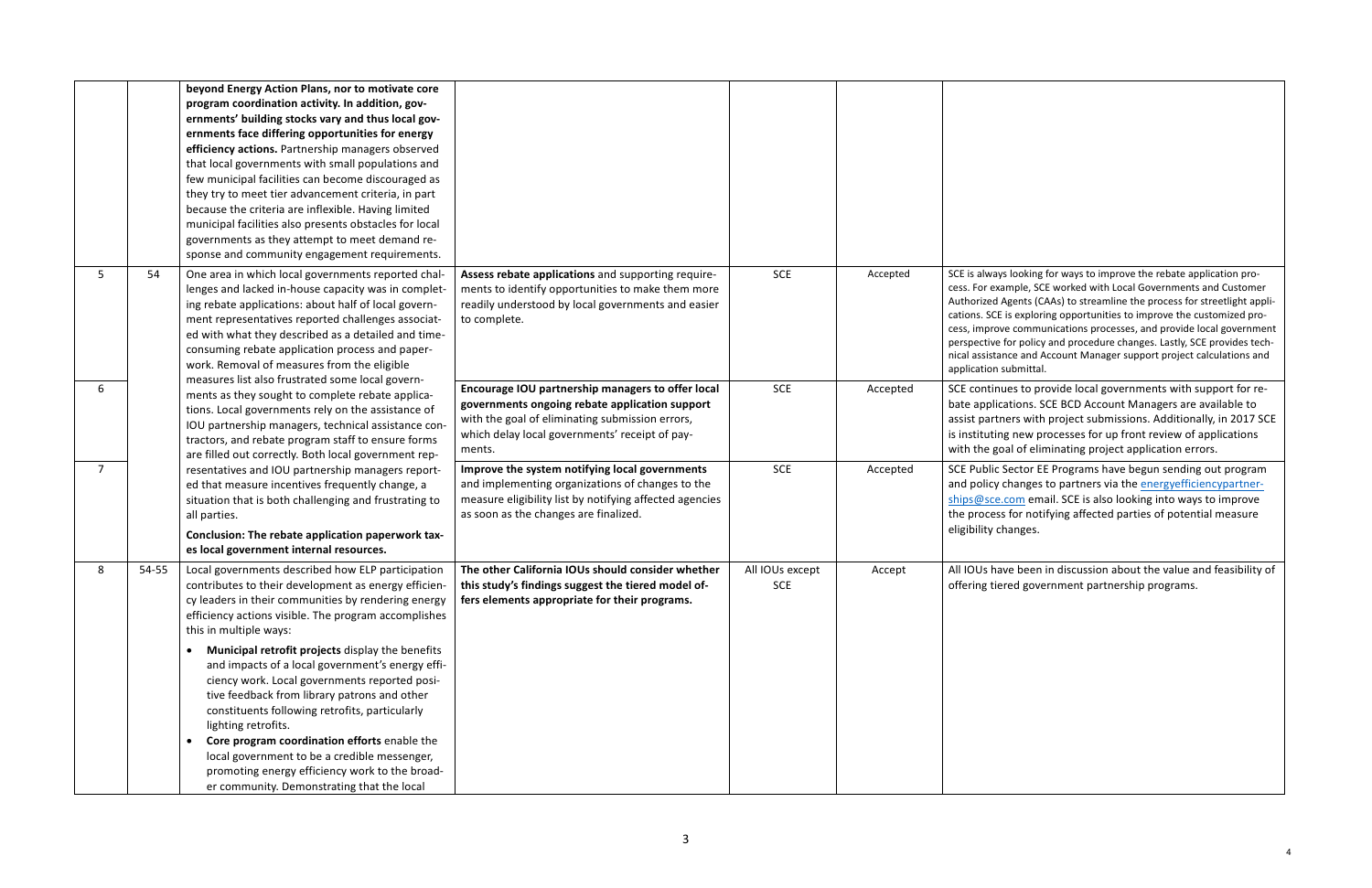rely exploring the opportunity to modify the ELP model a minimum requirement of activity to maintain part-This new requirement would include a probationary gth TBD) followed by a suspension of their partner sta-

so work with the other IOUs to discuss adding this as a  $\alpha$  potential statewide tiered government partnership

|   |       | government has done similar work allows for<br>more effective messaging when speaking with<br>residences and businesses.<br>Tier advancement celebrations provide a public<br>relations opportunity for governments to high-<br>light their energy efficiency achievements. Local<br>governments particularly valued the public<br>recognition component of tier advancement<br>celebrations, which remind city council of how<br>government staff are being good energy stew-<br>ards and allow council to take credit for their<br>part, which is usually allocation of funds.<br>Close alignment of ELP criteria with the<br>$\bullet$<br>Statewide Energy Efficiency Collaborative Bea-<br>con Award criteria facilitates state-level recogni-<br>tion of local government accomplishments.<br>Conclusion: The ELP tiered model makes local gov-<br>ernments' energy efficiency actions visible to other<br>local governments and to constituents, helping ful-<br>fill the "lead by example" goal of the ELP program.<br>Public recognition and increased incentives are<br>strong motivators for local governments.<br>Conclusion: The ELP tiered model appears worthy<br>of consideration by the other IOUs. The scope of<br>this study did not include an examination of the<br>other IOU program designs; thus, we are unable to<br>conclude whether the model is appropriate to ex-<br>tend statewide, but we did not find any evidence to<br>the contrary. Nor did we find evidence suggesting<br>any ELP program elements should be discontinued. |                                                                                                                                                                                                                                                                                                                                                                                                                                                                                                                                                                                                                                                                                                                                                                                                                                                                                                                                  |            |          |                                                                                                                |
|---|-------|---------------------------------------------------------------------------------------------------------------------------------------------------------------------------------------------------------------------------------------------------------------------------------------------------------------------------------------------------------------------------------------------------------------------------------------------------------------------------------------------------------------------------------------------------------------------------------------------------------------------------------------------------------------------------------------------------------------------------------------------------------------------------------------------------------------------------------------------------------------------------------------------------------------------------------------------------------------------------------------------------------------------------------------------------------------------------------------------------------------------------------------------------------------------------------------------------------------------------------------------------------------------------------------------------------------------------------------------------------------------------------------------------------------------------------------------------------------------------------------------------------------------------------------------------------------|----------------------------------------------------------------------------------------------------------------------------------------------------------------------------------------------------------------------------------------------------------------------------------------------------------------------------------------------------------------------------------------------------------------------------------------------------------------------------------------------------------------------------------------------------------------------------------------------------------------------------------------------------------------------------------------------------------------------------------------------------------------------------------------------------------------------------------------------------------------------------------------------------------------------------------|------------|----------|----------------------------------------------------------------------------------------------------------------|
| 9 | 55-56 | Local governments reported having more in-house<br>capacity to perform core program coordination than<br>they do municipal retrofits or strategic plan activi-<br>ties. Appropriately, local governments use technical<br>experts most frequently for municipal retrofits pro-<br>jects, sometimes for strategic plan projects, and ap-<br>parently not at all for core program coordination<br>projects. We found that participating local govern-<br>ments had more in-house resources (government<br>staff) and external resources (available through the<br>ELP program or from other organizations, such as<br>regional energy networks) to draw on than nonpar-<br>ticipating local governments, and that among partic-<br>ipants, higher-tier governments appeared to have<br>more in- house capacity for municipal retrofits pro-<br>jects than lower-tier governments.<br>Local government internal staff support for ELP ac-                                                                                                                                                                                                                                                                                                                                                                                                                                                                                                                                                                                                                        | Given finite program resources, we recommend<br>SCE develop a process for removing inactive local<br>governments from the program and using the<br>freed-up resources to bring in new local govern-<br>ments. SCE should consider instating a probationary<br>period for local governments for which program<br>participation has gone stagnant. For example, if a<br>local government has not conducted any municipal<br>retrofits, strategic plan, or core program coordina-<br>tion activities (activities as in any component of a<br>project; not necessarily the entire project) for at<br>least two quarterly reporting cycles, perhaps they<br>should be placed on probationary status. If their<br>inactivity persists for an additional two reporting<br>cycles, perhaps they should be suspended from the<br>partnership. Resources previously earmarked for, or<br>used to follow up with, the stalled local govern- | <b>SCE</b> | Accepted | SCE is active<br>to develop<br>ner status.<br>period (leng<br>tus.<br>SCE will also<br>criteria in a<br>model. |